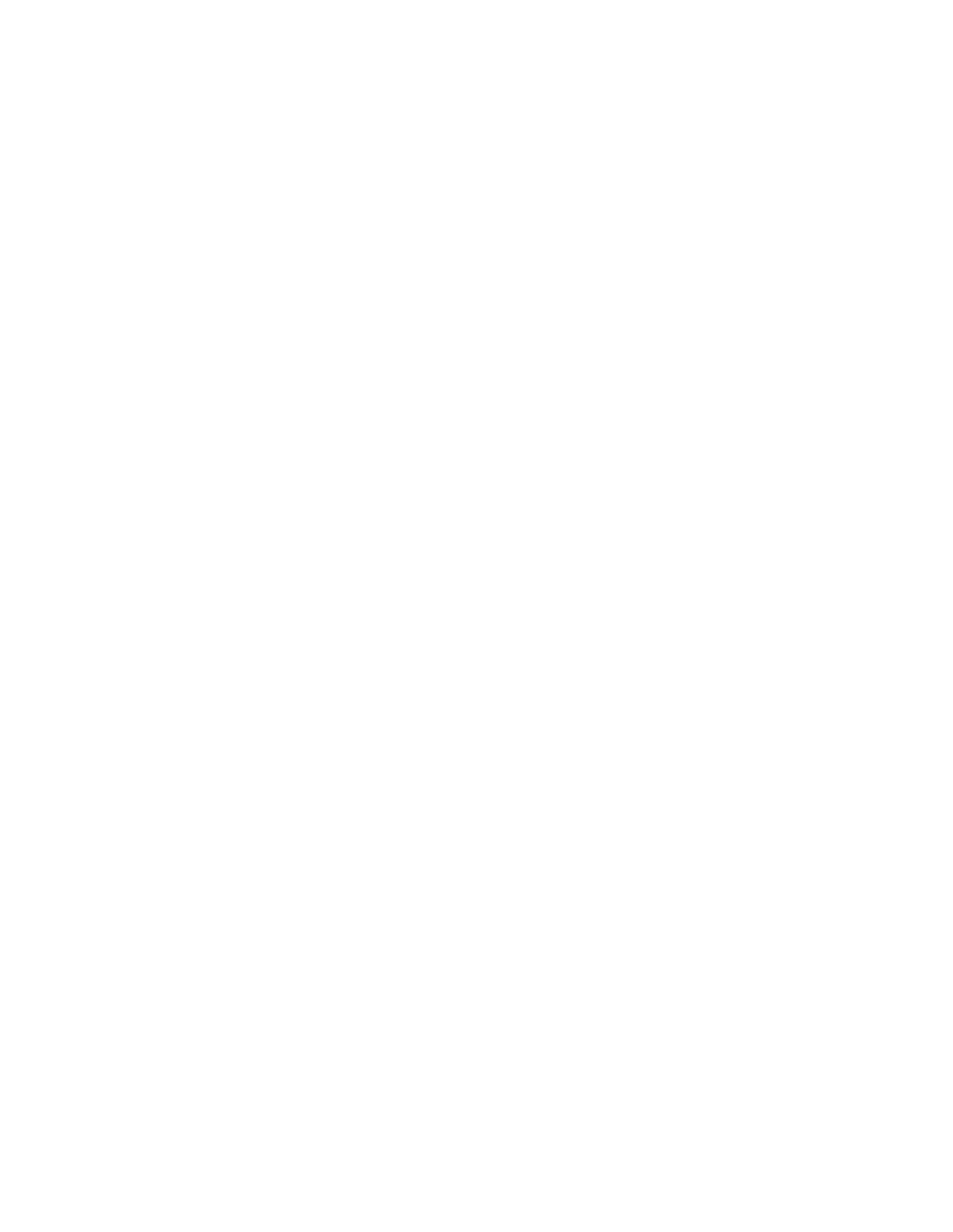#### **INTRODUCTION**

### **Recommendations of National Regulatory Authorities**

**The University Grants Commission (UGC),** the **National Assessment and Accreditation Council (NAAC),** the **Distance Education Council (DEC)** and the **National Knowledge Commission (NKC)** have time and again come out with recommendations for improving the quality and effectiveness of Higher education provisions in the country. The ministry of Human Resource Development at the Central level and the Ministry of Higher & Technical Education, Govt. of Maharashtra have also repeatedly stressed on the need for universities to pay prompt attention to improve the quality of education. **T**he **National Knowledge Commission (NKC)** under the chairmanship of Mr. Sam Pitroda, in its report to the Prime Minister on 29th November 2006) has also reiterated the importance of higher education and the contribution it has made to economic development, social progress and political democracy in independent India.

An important concern voiced more strongly in recent times, is the need to develop a Choice-Based Credit System (CBCS) in tune with global trends and the adoption of a sound grading system for reflecting learner performance. This is in line with the **recommendation of the UGC** in its *Action Plan for Academic and Administrative Reforms* (Ref. UGC letters January 2008; March 2009) "……. *Curricular flexibility and learners' mobility is an issue that warrants our urgent attention. These can be addressed by introducing credit based courses and credit accumulation. In order to provide with some degree of flexibility to learners, we need to provide flexibility in course selection and also a minimum as well as a maximum permissible span of time in which a course can be completed by a learner… The Choice-Based Credit System (CBCS) imminently fits into the emerging socioeconomic milieu, and could effectively respond to the educational and occupational aspirations of the upcoming generations. In view of this, institutions of higher education in India would do well to invest thought and resources into introducing CBCS. Aided by modern communication and information technology, CBCS has a high probability to be operationalised efficiently and effectively — elevating learners, institutions and higher education system in the country to newer heights…".*

### **Rationale for introduction of Credit and Grading System**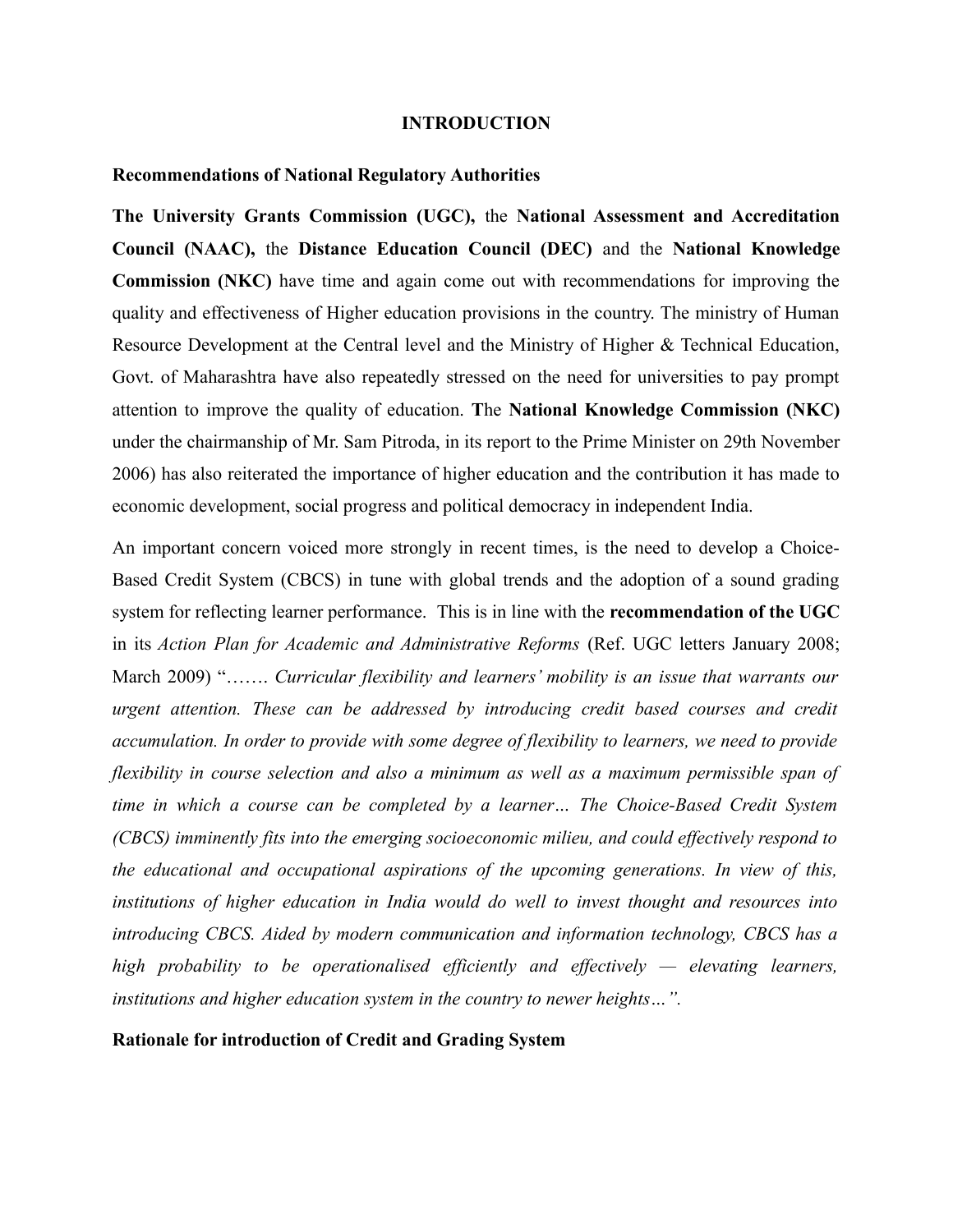The UGC while outlining the several unique features of the Choice-Based Credit System (CBCS) has, in fact, given in a nutshell, the rationale for its introduction. Among the features highlighted by the UGC are: *Enhanced learning opportunities, ability to match learners' scholastic needs and aspirations, inter-institution transferability of learners (following the completion of a semester), part-completion of an academic programme in the institution of enrolment and part-completion in a specialized (and recognized) institution, improvement in educational quality and excellence, flexibility for working learners to complete the programme over an extended period of time, standardization and comparability of educational programmes across the country, etc.* 

This Choice Based Credit System enables a much-required shift in focus from teacher-centric to learner-centric education since the workload estimated is based on the investment of time in learning, not in teaching. It also focuses on continuous evaluation which will enhance the quality of education. It can be concluded from the above discussion that it is very much essential to implement the Choice Based Credit System in higher education in India. Course credit structure, examination/assessment and grading are mainly focused aspects of this manual and discussed in subsequent chapters.

## 1. **ADMISSION CRITERIA**

#### 1.1**B. Pharm.**

Admission to the B. Pharm. program of University of Mumbai is governed by the rules and regulations of University of Mumbai and is as per norms of the Govt. of Maharashtra through the Directorate of Technical Education (DTE), the All India Council for Technical Education (AICTE, New Delhi), and Pharmacy Council of India (PCI, New Delhi). Minimum qualification for admission into Bachelor of Pharmacy program would be according to the rules and regulations of AICTE, PCI, DTE and University of Mumbai in force at the time of admission. In general, a learner who has passed HSC or its equivalent examination with Physics and Chemistry as compulsory subjects along with one of the Mathematics or Biotechnology or

Biology and obtained at least 45% marks (at least 40 marks in case of candidates of backward category and persons with disability belonging to Maharashtra state only.) in the above subjects taken together and obtained score in CET is eligible for admission to Semester I of First Year B.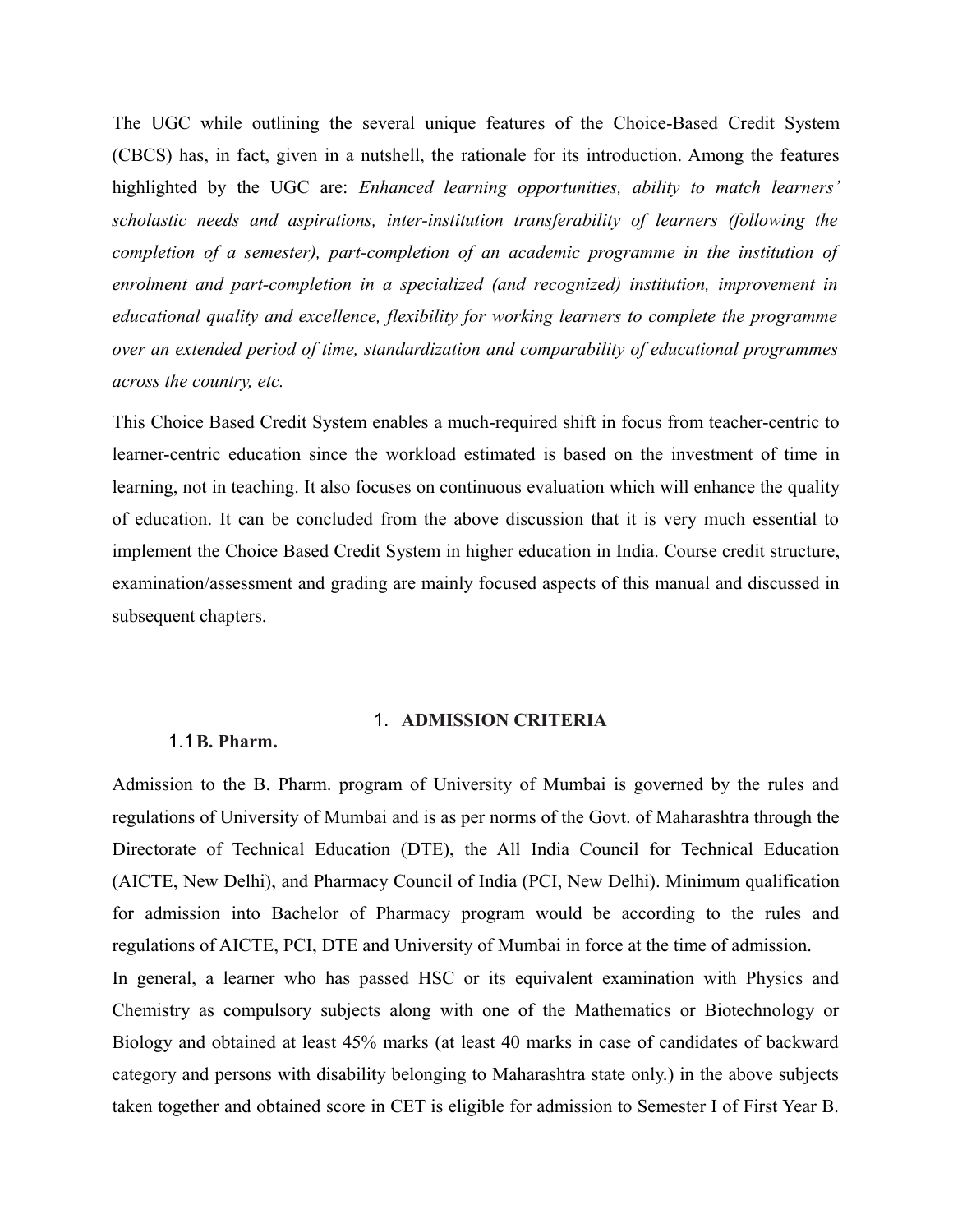Pharm. However, the rules/regulations and qualifications for admission will be those in effect at the day and time of admission.

# **The minimum qualification for admission into Semester III of Bachelor of Pharmacy (Lateral Entry to Second Year B. Pharm.) is as follows:**

In general, a learner who has passed Diploma course in Pharmacy with an aggregate of 45% (at least 40 marks in case of candidates of backward category and persons with disability belonging to Maharashtra state only.) from an All India Council for Technical Education or Pharmacy Council of India or Central or State Government approved institutions or its equivalent. However, the rules/regulations and qualifications for admission will be those in effect at the day and time of admission.

### 1.2**M. Pharm.**

Admission to the M. Pharm. program of University of Mumbai is governed by the rules and regulations of University of Mumbai and as per norms of the Govt. of Maharashtra through the Directorate of Technical Education (DTE) and the All India Council for Technical Education (AICTE, New Delhi) in force at the time of admission and as amended from time to time.

In general, a learner who has passed the examination for the B. Pharm. Degree from All India Council for Technical Education or Pharmacy Council of India or Central or State Government approved institutions, with at least 55 % marks (at least 50% marks in case of SC or ST category and persons with disability belonging to Maharashtra state only.) and obtained Score in Graduate pharmacy Aptitude Test conducted by All India Council of Technical Education may be admitted to the M. Pharm. Program (Partly by Papers and Partly by Research). However, the rules/regulations and qualifications for admission will be those in effect at the day and time of admission.

The branches of Pharmaceutical Sciences to which the learner can register as a post-graduate student are:

- 1. Pharmaceutical Chemistry
- 2. Pharmacology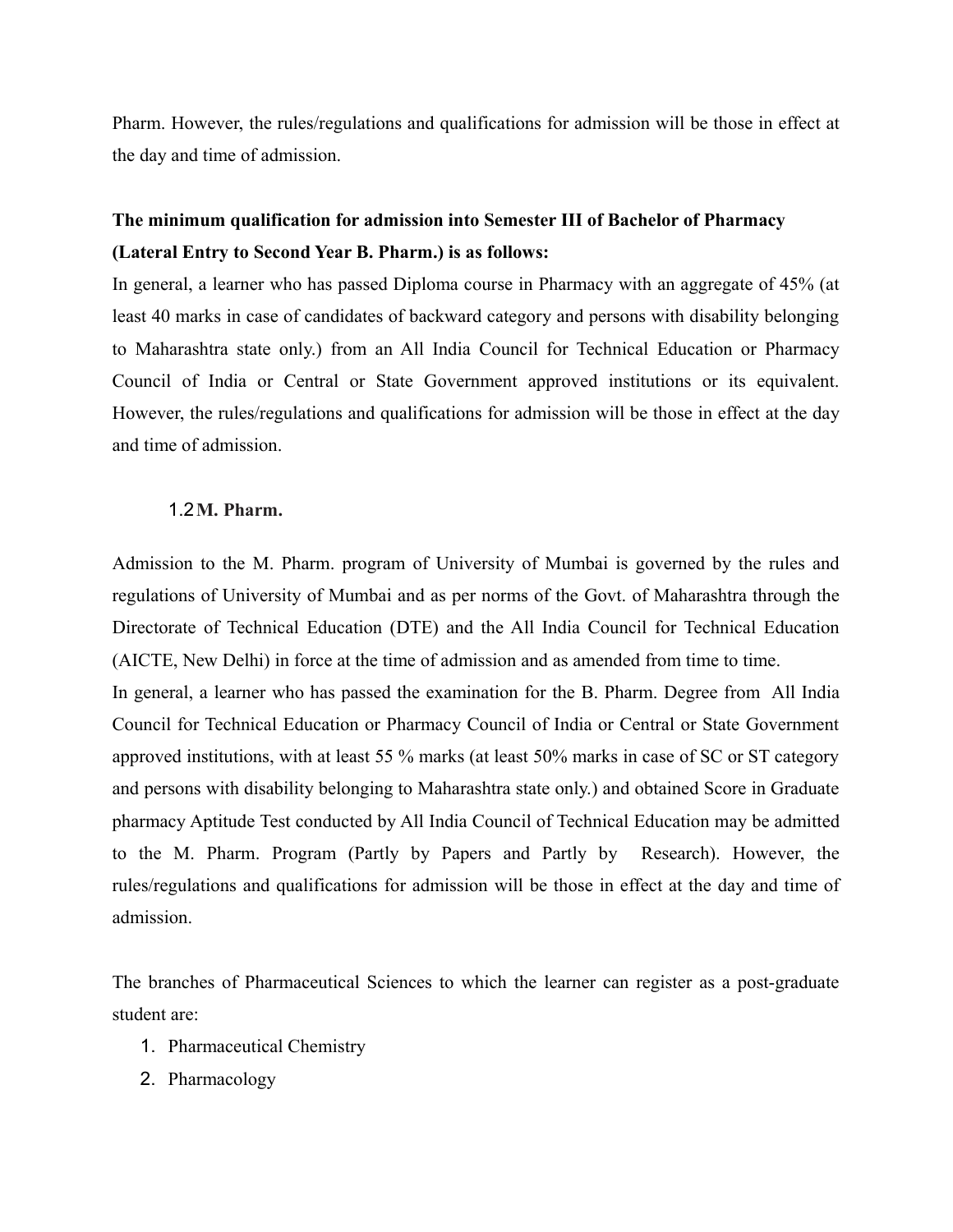- 3. Pharmaceutics
- 4. Pharmacognosy and Phytochemistry
- 5. Pharmaceutical Analysis
- 6. Clinical Pharmacy
- 7. Medicinal Natural Products
- 8. Biopharmaceutics and Pharmacokinetics
- 9. Quality Assurance
- 10.Medicinal Chemistry
- 11. Drug Discovery Technology
- 12.Pharmaceutical Biotechnology

### **2. COURSE CREDIT STRUCTURE**

As the requirements for a particular degree (undergraduate or postgraduate), a certain quantum of academic work measured in terms of credits is laid down in general. Learner earns credits every semester by satisfactorily clearing courses/other academic activities. The amount of credit associated with a course is dependent upon the number of hours of instruction per week in that course. Similarly the credit associated with any of the other activities is dependent upon the quantum of work expected to be put in for each of the other activity per week.

### **2.1 Credit Assignment**

### **2.1.1 Theory and Laboratory Courses:**

Courses are broadly classified as *Theory courses* and *Laboratory Courses.* Theory courses consist of lecture (**L**) and /or tutorial (**T**) hours. Laboratory courses consist of practical hours, but may have attached tutorial hours in special cases. Credit (**CR**) for a course is dependent on the number of hours of instruction per week in that course, and is obtained by using a multiplier of one (**1**) for lecture and tutorial hours, and a multiplier of half (**1/2**) for laboratory hours. Thus, for example, a theory course having **four** lectures and **one** tutorial per week throughout the semester carries a credit of **5**. Similarly, a laboratory course having **two** laboratory hours per week throughout semester carries acredit of **1**.

For example –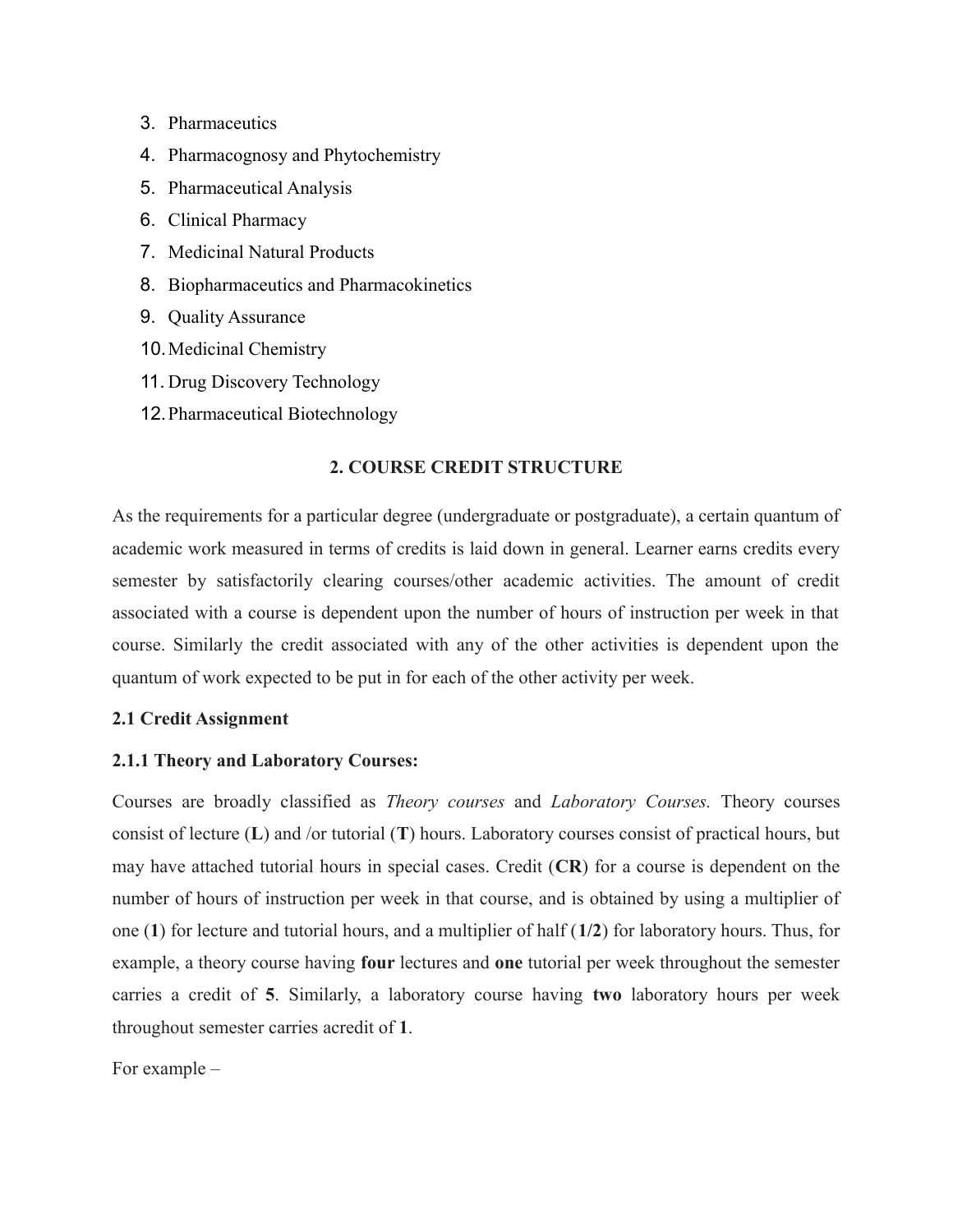| <b>Theory course</b>     |  |  |  |  |
|--------------------------|--|--|--|--|
|                          |  |  |  |  |
|                          |  |  |  |  |
| <b>Laboratory course</b> |  |  |  |  |
|                          |  |  |  |  |
|                          |  |  |  |  |

## **2.1.2 Seminars**

Seminar is a requirement for M. Pharm. Seminar is a course wherein under the guidance of a faculty member a learner is expected to do an in-depth study in a specialized area by doing survey of published technical literature, understanding different aspects of the problem. While doing this, the learner is expected to critically analyze works of various authors /researchers, learn the investigation methodologies, study concepts, techniques and the results presented in these papers, and present a seminar. It is mandatory to give a seminar presentation before a panel constituted for the purpose as mentioned in syllabus / curriculum manual, in order to earn the prescribed credits as indicated in the curriculum.

## **2.1.3 Projects/Dissertations**

**B. Pharm Project :** A Project is a requirement for the B. Pharm. degree, wherein under the guidance of a faculty member, a group of not more than five learners in the eighth semester, is required to do some innovative work with the application of knowledge gained while learning various courses in the earlier years. The learner/s is/are expected to do a survey of literature in the subject, work out a Project plan and carry it out through survey, experimentation and/or modeling / computation. Through the Project work the learner has to exhibit skills for both analysis and critical thinking. The complete details of the project have to submitted as a report of not less than 25 pages (A4, 1 inch margins, single line space, font Times Roman, font size 12, excluding count of reference pages) to the College before the prescribed date. The credits assigned for Project is **6** credits.

**M.Pharm. Dissertation:** Dissertation / Project is a mandatory requirement in the post-graduate programme. The Dissertation/Project is spread over one year duration, normally starting from the third semester and ending with the fourth semester. These are essentially research and development projects, where a learner trains him/herself, under the guidance of supervisor/s, in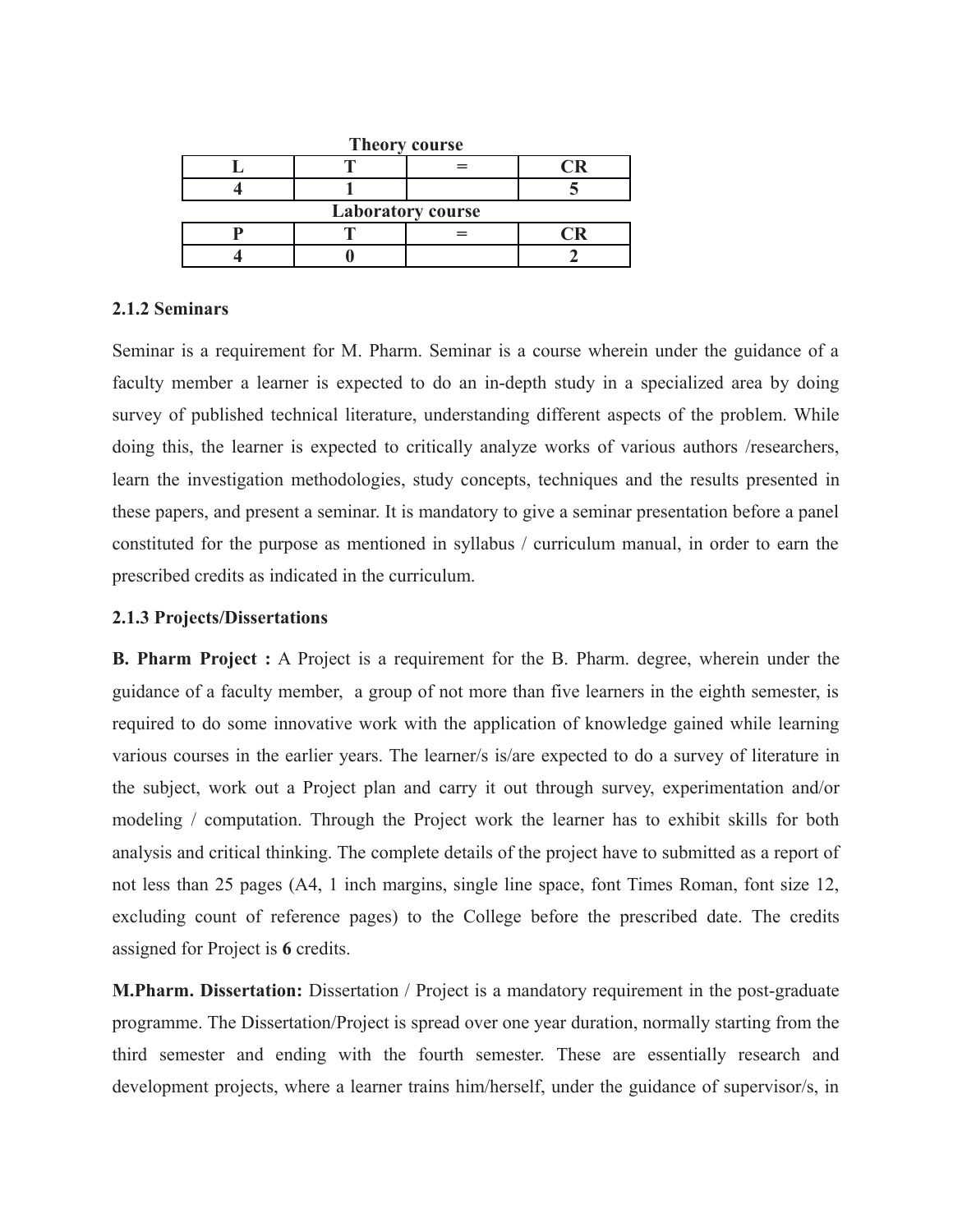in-depth analysis of pharmacy related research area and attempts a solution to the issue under investigation. It includes literature survey, problem analysis and problem definition, extensive experimental/modeling work, and analysis of results typically form various components of the Dissertation/Project work. Dissertation carries **a total of 48** credits.

#### **2.2 Minimum Credit Requirements**

The minimum credit required for award of a B. Pharm. degree is **208.** This is normally divided into Theory courses, laboratory courses, and project in duration of eight semesters. The minimum credit required for award of a M. Pharm. degree is **96.** The credits are distributed semester wise as shown in the structure and syllabus manual of each programme. Courses generally progress in sequences, building competencies and their positioning indicates certain academic maturity on the part of the learners. Learners are expected to follow the semester wise schedule of courses given in the syllabus manual of respective programmes.

#### **2.3 Course/Subject codes**

**B. Pharm./M. Pharm. Programmes:** In the syllabus manual of each programme of a particular discipline, subject code is assigned for each course. The subject code consists of eight characters appropriately separated by underscore marks. First three are alphabets and indicate the program of a particular discipline (BPH for B. Pharm. and MPH for M. Pharm., the next alphabet indicates if course is either core/compulsory (C) or choice based/elective (E). A fifth character is an Arabic numeral and indicates the semester. The sixth and seventh characters are Arabic numerals and indicate the course numbers of the given semester. The eighth character is an alphabet that indicates a theory (T) or Laboratory (L) or Seminar (S) or Project/Dissertation (D).

For example -

**BPH C\_101\_T** indicates a B. Pharm. core course of semester one and a theory course **BPH** E 605 T indicates a B. Pharm. elective course of semester six and a theory course **BPH C** 709 L indicates a B. Pharm. core course of semester seven and a laboratory course **BPH\_C\_804\_D** indicates a B. Pharm. core course of semester eight and a project/dissertation

## **3. EXAMINATION / ASSESSMENT AND GRADING**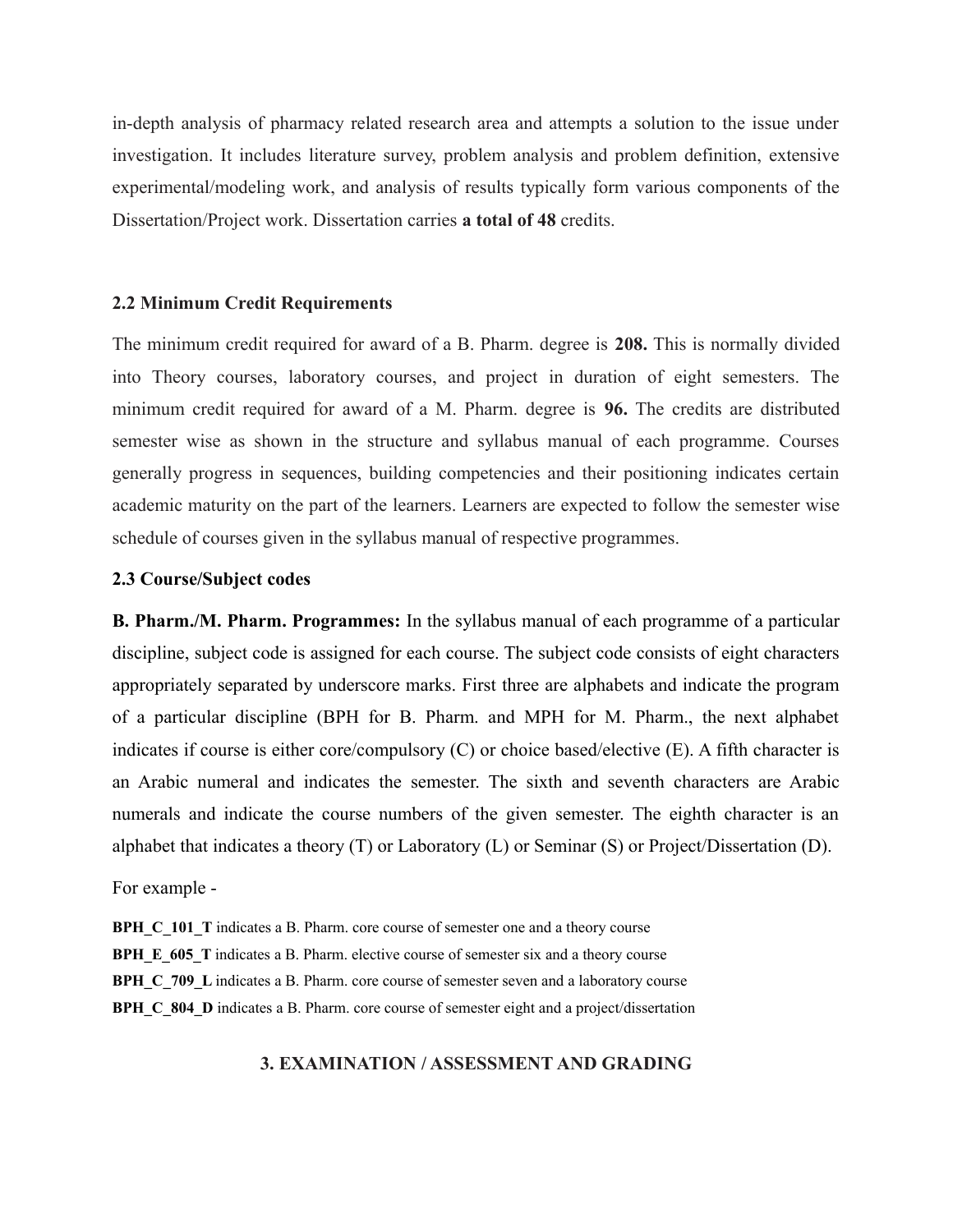Semester wise performance assessment of every registered learner is to be carried out through various modes of examinations, in both theory and laboratory classes. These include Internal Assessment and End Semester Examination. Internal Assessment includes one mid semester test/examination (15%) and overall semester attendance (5%). Normally weightage of Internal Assessment and End Semester Examination is 20% (15% + 5% as above) and 80%, respectively.

## **3.1 Attendance**

Attendance for all Theory classes, Tutorial classes, Practical sessions, Seminar and Project/Dissertation is compulsory. As per the University Ordinance 119, a minimum 75 % attendance is compulsory for keeping the term.

For class attendance the allotment of marks are as follows: For 90% or more attendance the complete - 5% marks, for 85-89% attendance - 4% marks, for 80-84% - 3% marks and 75-79% - 2% marks and below 75% - zero marks, should be given.

### **3.2 Modes of Assessment/Evaluation**

### **3.2.1 Modes of Evaluation for Theory Courses**

Various modes of assessment used for rating learners' performance in a theory course include Internal Assessment and End Semester Examination. Relative weightage for Internal Assessment is typically 20 per cent. This will consist of mid semester test/examination for 15% marks (generally one hour duration) and 5% for attendance.

The end semester examination will be held as per the university schedule and the relative weightage for this would be 80 per cent. It will normally be of 3 hours duration and will cover the full syllabus of the course. **The end semester examination is mandatory.** The **grade** for **theory courses** can be **awarded** only after **successfully completion** of both **Internal Assessment** and **End Semester Examination** of the respective course as per the curriculum manual of the respective programme**.** 

### **B. Pharm. Programme**

The End Semester Examinations in Semesters I, II, III, IV, V and VI of the B. Pharm. Degree course will be conducted by the respective institutions/colleges where the learner has been admitted following rules and regulations. The examinations in Semesters VII and VIII will be conducted by the university.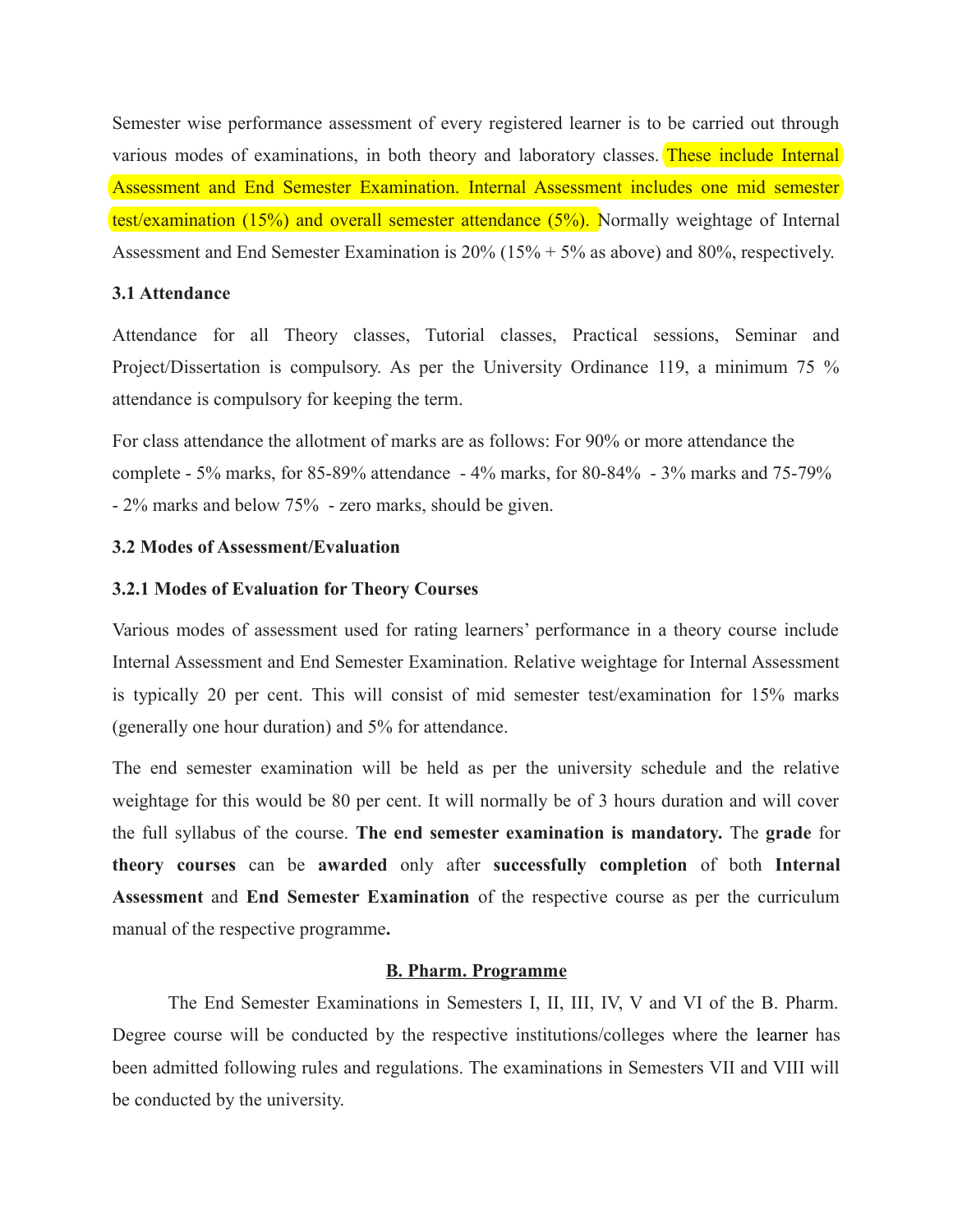A common time-table and common question papers for all the theory examinations of different semesters will be prepared/set by the university as per the procedure.

The question papers for the Theory courses in Semesters I, II, III, IV, V, VI, VII, VIII will be set by examiners and paper-setters appointed by the University.

The assessment and moderation of the answer booklets for the examinations in Theory courses in Semesters I to VI will be carried out by respective institutions/colleges by the examiners and moderators appointed by the principals of the institutions/colleges for each paper from the panel approved by the Ad-hoc Board of Studies in Pharmacy.

Principals of the respective institutions/colleges are authorized to appoint examiners in the Practical examinations at Semesters I to VI on behalf of the university, only from the panel of suitable persons for appointment as examiners prepared by the Ad-hoc Board of Studies in Pharmacy.

It is mandatory for every student to undergo industrial/hospital/research organization training for a minimum period of 4 weeks (150 hours) with component of evaluation after completion of VI semester. The report submitted after In-plant training will be evaluated with the following grading pattern. Grade A: Excellent, Grade B: Good, Grade C: Poor. The records of the training are to be maintained by the Institution.

 The assessment and moderation of the answer booklets of the Theory courses in Semesters VII and VIII will be conducted by the University through Central Assessment Programme (CAP).

#### **M. Pharm. Programme**

The End Semester Examinations in Semesters I and II of the M. Pharm. degree, and the *viva*-*voce* examination of the thesis at the end of Semester IV for the M. Pharm. Degree course will be conducted by the university.

A time-table and question papers for all the theory examinations of Semesters I and II will be prepared/set by the university as per the procedure.

The question papers for the Theory courses in Semesters I and II will be set by examiners and paper-setters appointed by the University.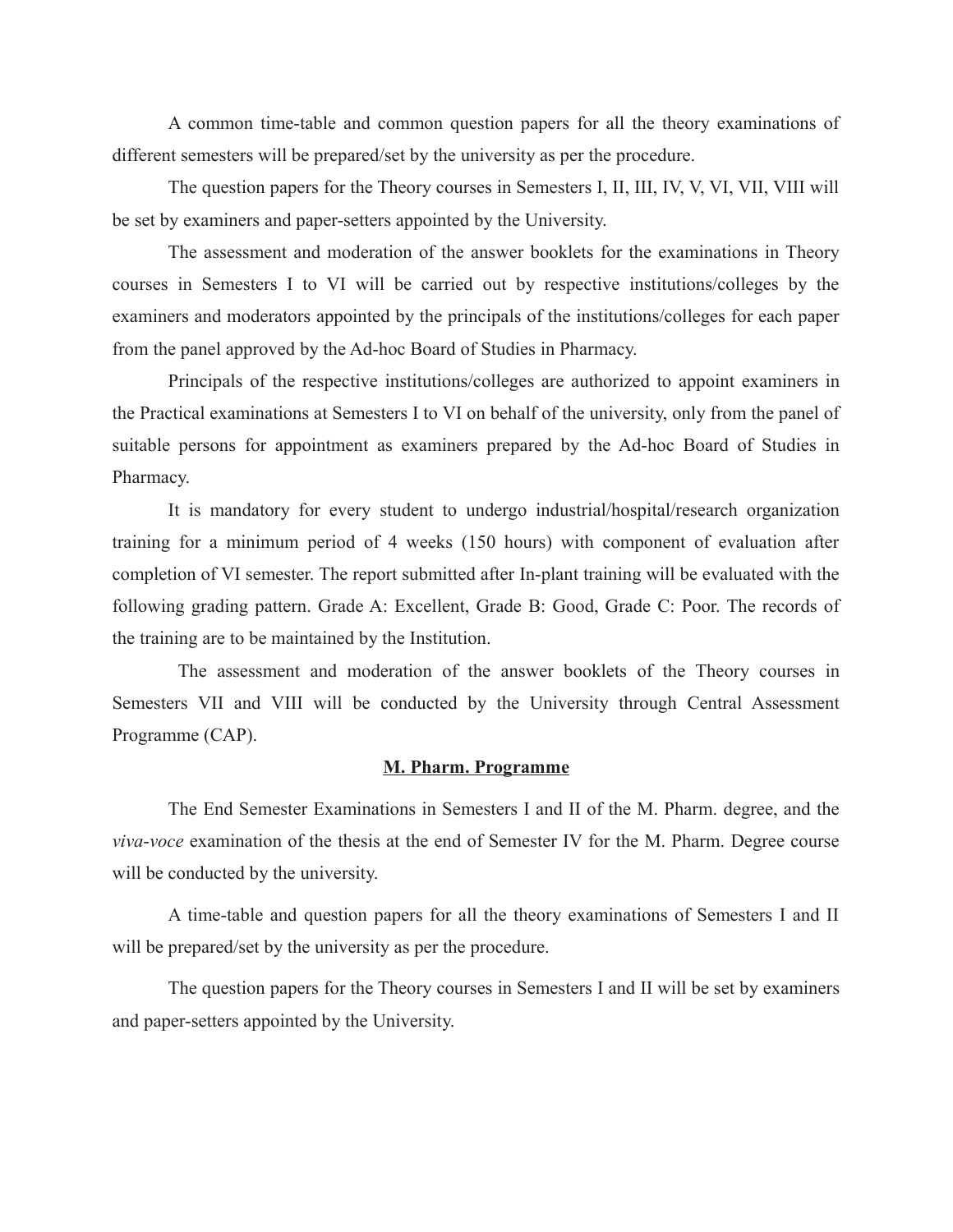The assessment and moderation of the answer booklets for the examinations in Theory courses in Semesters I and II will be carried out by examiners and moderators appointed by the Ad-hoc Board of Studies in Pharmacy and approved by the University.

The assessment and moderation of the answer booklets of the Theory courses in Semesters I and II will be conducted by the University through Central Assessment Programme (CAP).

## **3.2.2 Modes of Evaluation for Laboratory Courses**

As indicated earlier examinations include Internal Assessment and End Semester Examination. Internal Assessment includes one mid semester test/examination (15%) and overall semester attendance (5%). Normally weightage of Internal Assessment and End Semester Examination is 20% (15% + 5% as above) and 80%, respectively.

The mid semester test (15% of overall marks) should include the assessment based on regular supervision of the learner's work and the quality of their work as prescribed through laboratory journals (this should be about 1/3 rd of the 15% marks for internal assessment, rounded off to the nearest whole number). It is obligatory to maintain a laboratory journal as prescribed by the course instructor. Final submission/examination for laboratory courses will normally be held before the end semester examination.

| Mid semester<br>$test/examination + overall$<br>attendance | End Semester<br>Examination | <b>Total for Practical</b> |
|------------------------------------------------------------|-----------------------------|----------------------------|
| $15\% + 5\% = 20\%$ marks                                  | 80% marks                   | $100\%$ marks              |

| Scheme of assessment for Practical - B.Pharm. program |  |  |  |  |
|-------------------------------------------------------|--|--|--|--|
|-------------------------------------------------------|--|--|--|--|

### **B. Pharm. Programme**

The End Semester Examination for Laboratory classes for Semesters I to VI would be done at the institutional level by a pair of examiners appointed by the institution. For Semesters VII and VIII, the University would appoint two examiners for each Laboratory prescribed in Semesters VII and VIII. Evaluation would be done by the examiners appointed by the University at the place and time announced by the University. The examination in each Laboratory class would be of 4 hours duration and would be for a total of 80% marks assigned to that laboratory class.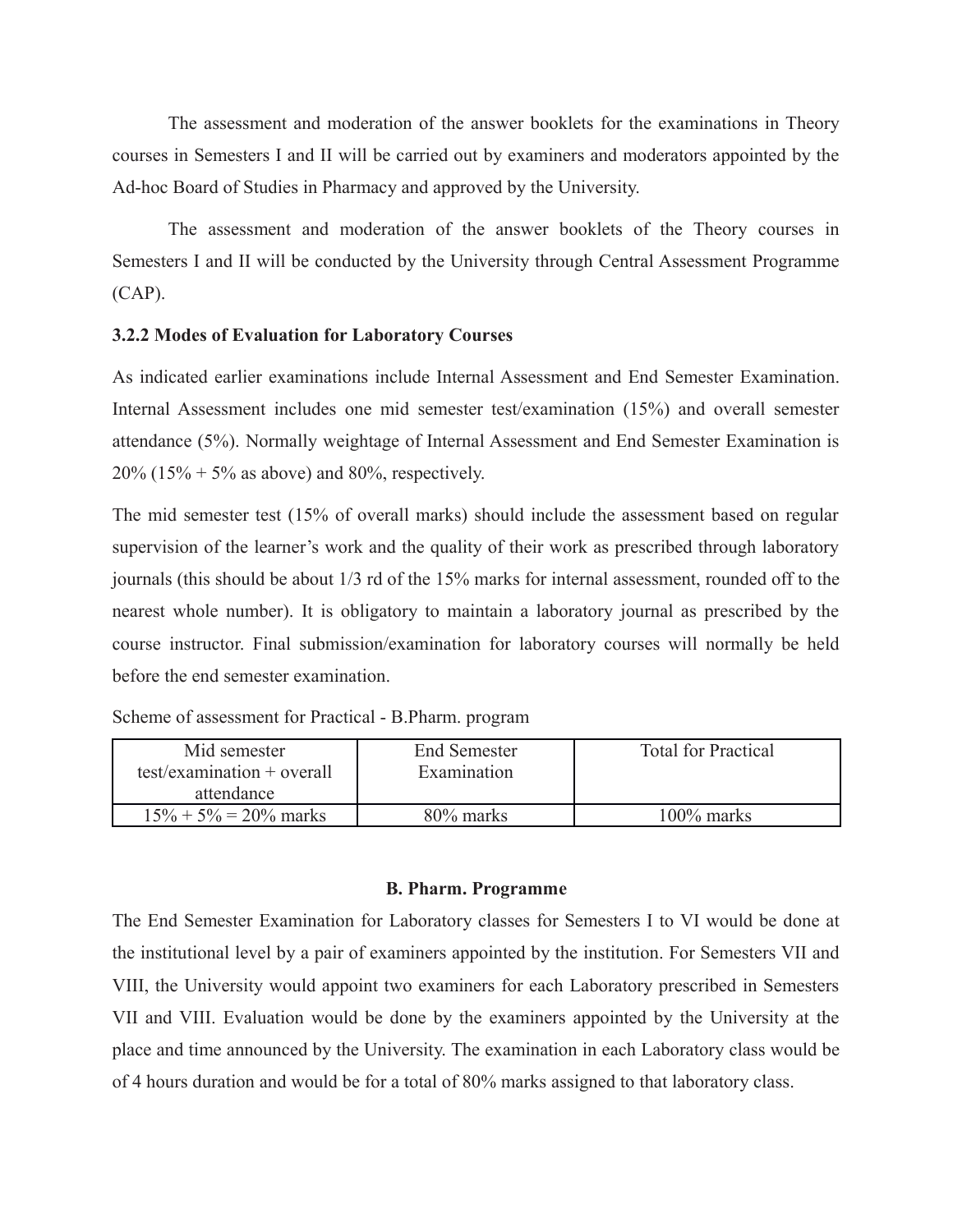## **M. Pharm. Programme**

The evaluation and the End Semester Examination in the subject Experimental Techniques in Pharmaceutical Sciences will be conducted at the college/institutional level by PG teachers recognized as research guides by the university.

Scheme of assessment for Practical - Experimental Techniques in Pharmaceutical Sciences in the M.Pharm. program

| Internal assessment<br>(Continuous mode of | <b>End Semester</b><br>Examination | <b>Total for Practical</b> |
|--------------------------------------------|------------------------------------|----------------------------|
| evaluation)                                |                                    |                            |
| 20% marks                                  | 80% marks                          | $100\%$ marks              |

This would be done as given in above table. For the Practical, continuous assessment should be carried out and for each practical, a proper record of the same to be preserved by the concerned faculty for the purpose of inspection as and when required. It is obligatory to maintain a laboratory journal as prescribed by the course instructor. Of the 20% marks reserved for internal assessment, 10% marks may be allotted to an oral/practical examination conducted midsemester, 5% marks for the laboratory handbook (journal) cum overall performance of practicals over the semester and 5% marks for attendance.

## **3.2.3 Modes of Evaluation for Seminars**

The evaluation of Seminar at the M. Pharm. level will be conducted at the college/institutional level by PG teachers recognized as research guides by the university. Scheme of assessment for Seminar in the M. Pharm. program

| Internal assessment | Scientific | Presentation, | Discussion  | Report | Total |
|---------------------|------------|---------------|-------------|--------|-------|
|                     | content    | communication | and defense |        |       |
|                     |            | skills etc    |             |        |       |
|                     | 20         |               |             |        | 100   |

Every learner will deliver a Seminar preferably on the subject on which he will write his dissertation i.e. thesis. This will be evaluated according to above Table at the college level by a Committee consisting of the Principal, the Head and faculty of the Department in which the student has enrolled for his research work. Faculty from other departments is also encouraged to attend the Seminars and may give their assessment of the seminar delivered by the learner.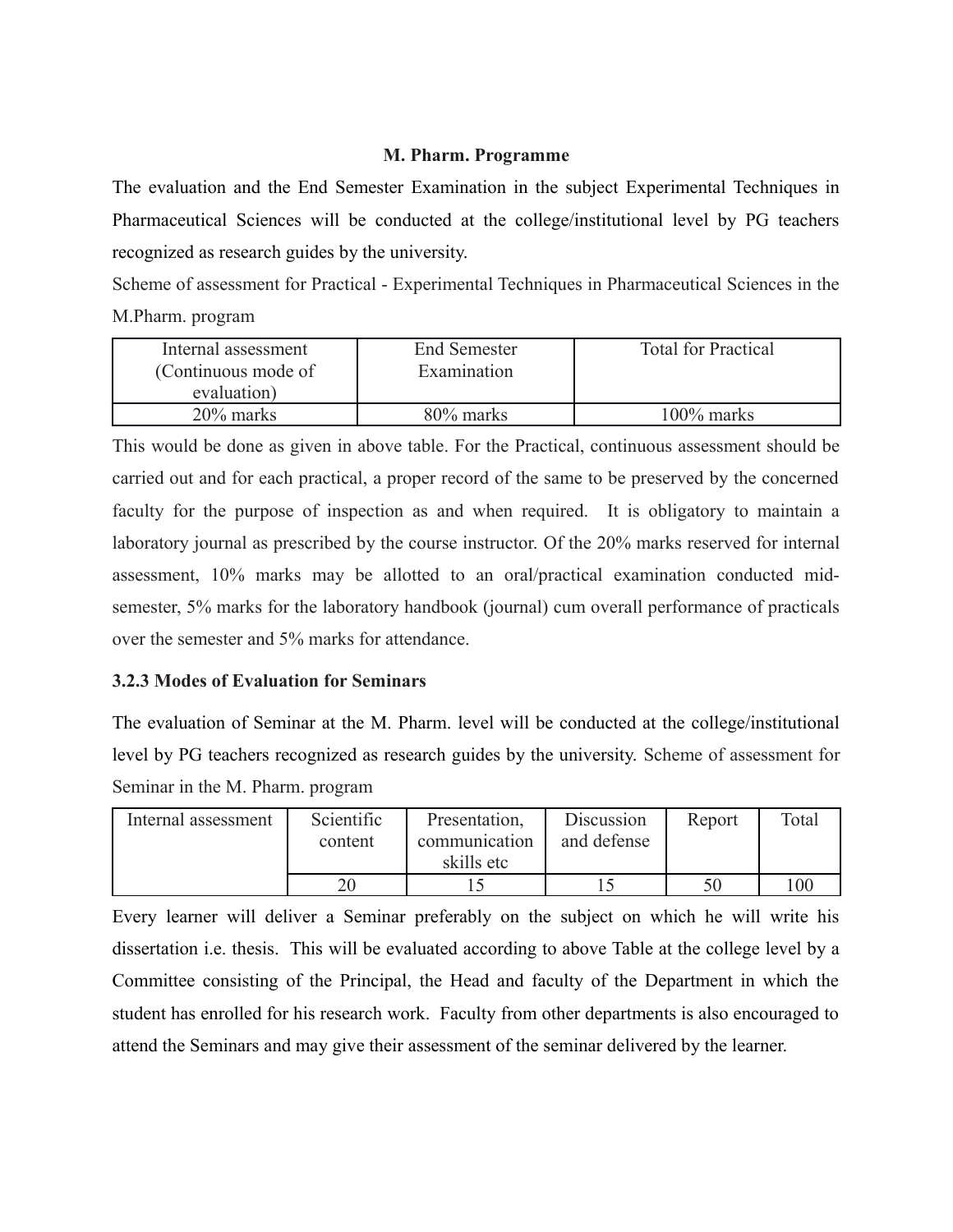**FOR Non University Exam System (NUES) subjects,** i.e. Seminar and Experimental Techniques in Pharmaceutical Sciences, of the M. Pharm. programme, the question papers for NUES courses will be set by examiners and paper-setters appointed by principals of the institutions/colleges and will be evaluated at the institutional level following the same pattern as that for other theory subjects and marks and grade will be forwarded to the university. Both these subjects will **not** be considered for calculation of CGPA.

### **3.2.4 Modes of Evaluation for Projects/Dissertation**

**B. Pharm. Project:** This project is supervised or guided, and need regular interaction (at least once a week) with the supervisor/guide. Project group has to submit a project report and defend it in front of a panel of examiners. Evaluation of Project will be conducted by two examiners. One examiner shall be the Internal examiner (guiding teacher). The second examiner will be an External examiner who will be appointed by University. The examination shall be as follows:

#### **A. Evaluation of Project Report:**

| <b>Total</b>                    | 100 Marks |
|---------------------------------|-----------|
| <b>Conclusions and Outcomes</b> | 25 Marks  |
| <b>Results and Discussions</b>  | 25 Marks  |
| Methodology adopted             | 30 Marks  |
| Objective $(s)$ of project      | 20 Marks  |

### **B. Evaluation of Presentation:**

| <b>Total</b>                                         | 100 Marks |
|------------------------------------------------------|-----------|
| Viva and critical discussion                         | 45 Marks  |
| Verbal presentation quality/Communication            | 25 Marks  |
| Presentation quality (audio-visual, content, format) | 30 Marks  |

**NOTE:** The 100 marks assigned to the project report shall be same for all the students in a group. But, the 100 marks assigned for presentation shall be awarded based on the performance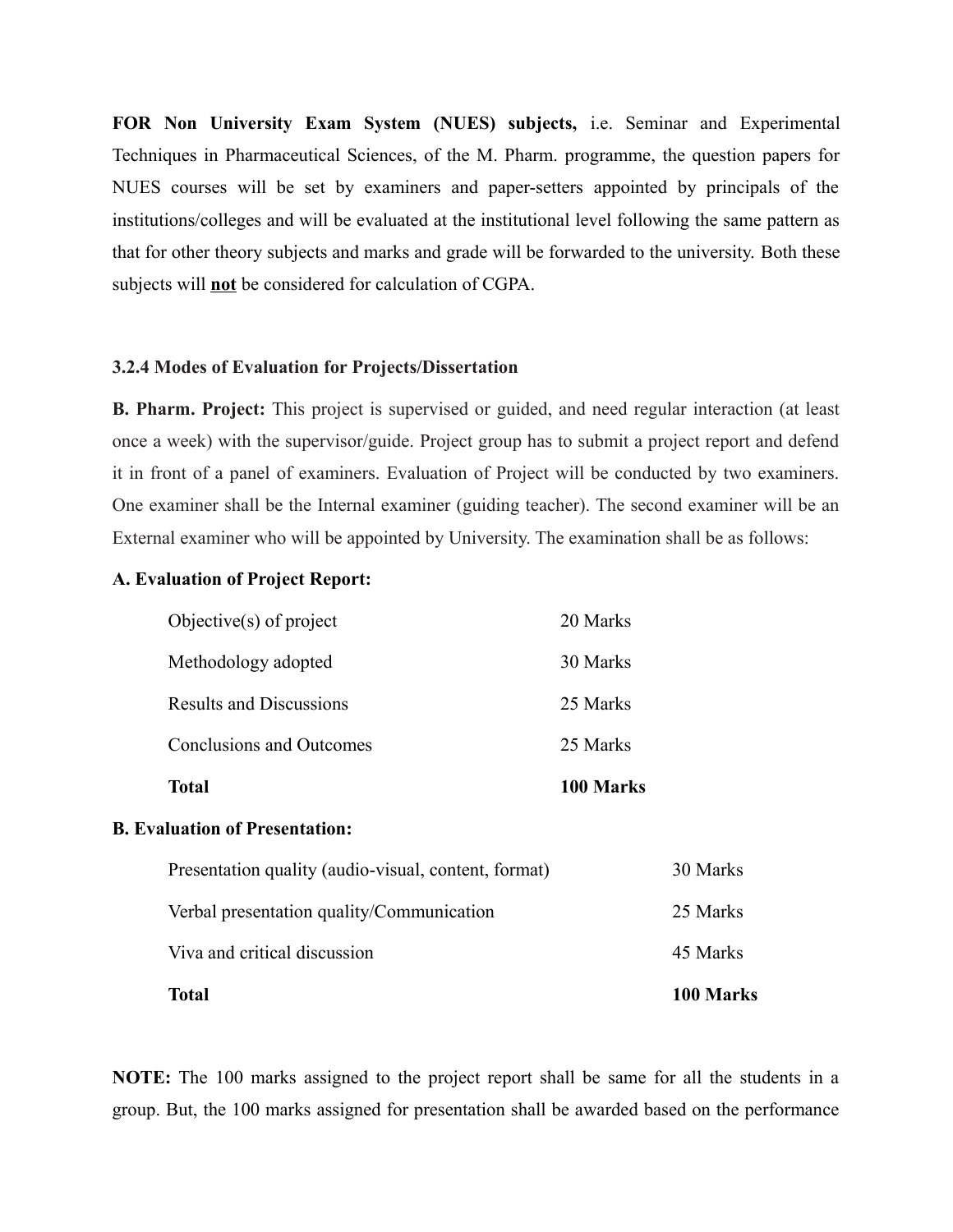of individual students in the given criteria. Both the examiners shall each give marks out of 200 marks assigned to the project and their individual marks shall be averaged to give the final marks. The dates for submission of reports, the dates for presentations are to be scheduled as per the guidelines of University and details of mode of assessment are given in the curriculum manual.

**M. Pharm. Dissertation:** For **evaluation of Dissertation**, a learner has to submit required number of hard bound Dissertation/Thesis reports to the respective section of University.

## **Writing the thesis**

The thesis will be typed using Times New Roman font, size 11, 1.5 line spacing, with all headings/subheadings in bold.

The thesis will be of maximum 125 pages and composed in the following manner

Chapter 1 – Introduction. This should be limited to about 30 pages and will describe all background information of the research described in the thesis.

Chapter 2 – Aims and objectives, limited to 2 pages.

Chapter 3 – Plan of Work, limited to 4 pages

Chapter 4 – Experimental. This section should preferably include only the optimized experiments from which the inferences and conclusions were drawn.

Chapter 5 – Results and Discussion, this should constitute 40 to 50 pages of the thesis.

Chapter 6 – References. This should be in ACS format. Refer to Ch. 14 *In The ACS Style Guide*; Coghill, A., et al.; American Chemical Society: Washington, DC, 2006.

If any deviations are found in the style of writing the thesis, the thesis is liable to be rejected by the University.

## **Scheme of assessment for Thesis**

| Assessment | External | Internal (Guiding | Total |
|------------|----------|-------------------|-------|
|            | Examiner | Teacher)          |       |
|            |          |                   | 00    |

The *viva voce* examination on the thesis submitted by the learner will be done according to Table 4. Both the external examiner and PG teacher shall jointly examine the student on the research work complied in the thesis and will separately allot marks based on the following parameters: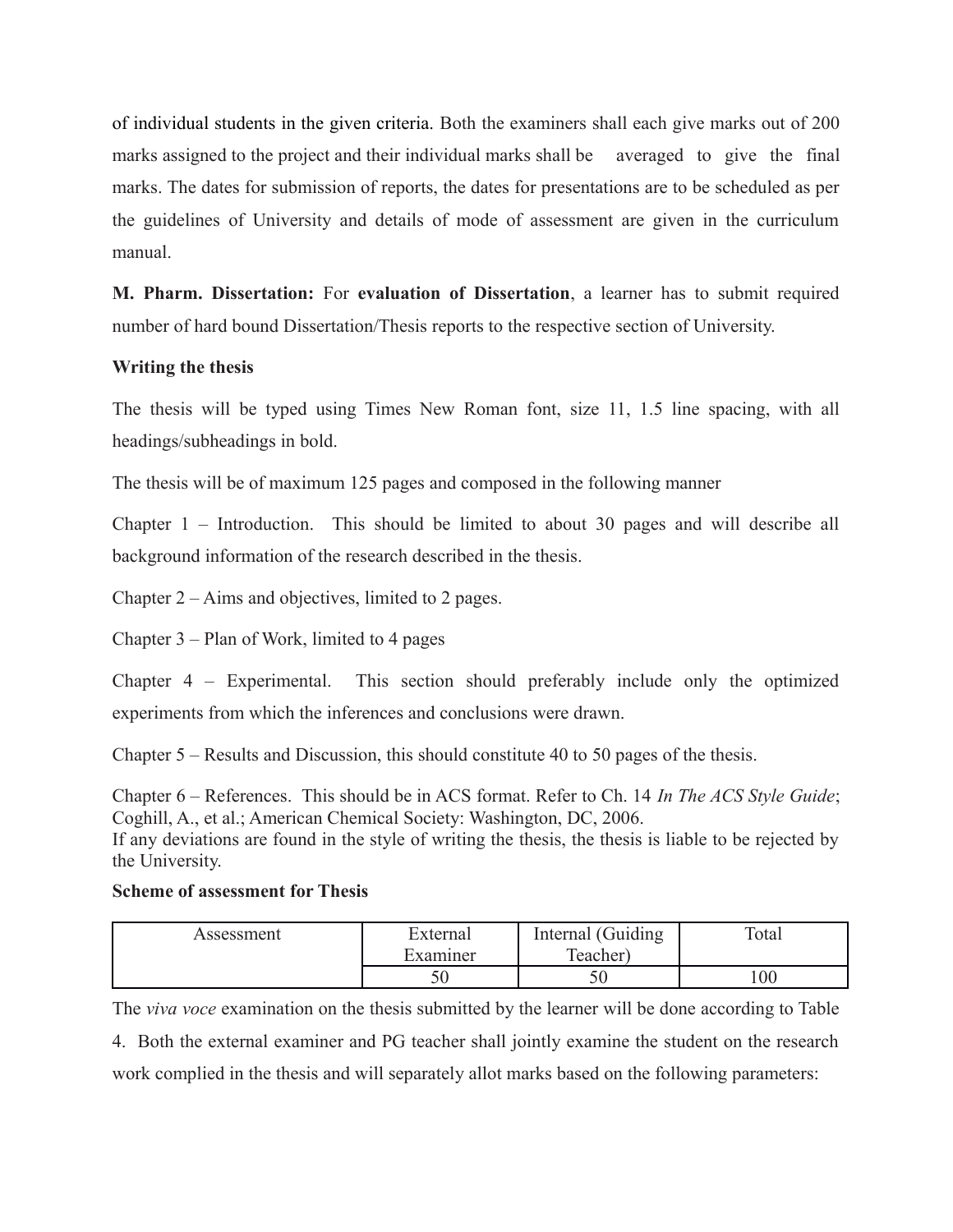a). Literature Survey (10 marks) b). Presentation (8 marks)

c). Methodology (7 marks) d) Results and Discussion (10 marks) and

e) *Viva*-*voce* (15 marks)

The assessment of the thesis submitted at the end of Semester IV will done by both the internal (guiding) teacher and an external examiner chosen from the industry with established competence in the field or may be any recognized research guide from another recognized university. It is proposed that every learner will submit a synopsis of the research work carried out by him/her during Semesters III and IV which forms the content of the thesis. A learner will be permitted to submit his/her synopsis no earlier than 20 months (after 20 months) from the beginning of the M. Pharm. program as instructed by the Government/Regulatory Authority for the respective year, BUT will have to submit the final thesis by the end of 24 months from the beginning of the M. Pharm program as instructed by the Government/Regulatory Authority. The time between submission of synopsis and thesis should be at least one month. The learner must submit his thesis to the University in a format as prescribed by the University. The university will take all steps to conduct the *viva*-*voce* examination at the earliest after the submission of the thesis. It is expected that only the synopsis of the thesis submitted by the learner will be forward by the university to the external examiner at least one week before the conduct of the *viva*-*voce* examination. Only at the time of the *viva*-*voce* examination, the external examiner will be presented the thesis submitted by the candidate for the award of the degree.

The evaluation will be done by a pair of examiners (research guide and external examiner), appointed by the University, based on the report and a viva-voce. The viva-voce will be conducted in the parent Institute. Final Grade reports are to be sent by the Institute to the respective section of university on completion of the viva-voce. The criteria of evaluation of Dissertation are given in the curriculum manual.

**Any late submission of synopsis or thesis will result in the learner requiring to keep terms for the next semester and any subsequent semester/s till the learner finishes his/her degree.**

**The submission of synopsis and the holding of the viva voce examination shall be done independent of the fact whether the student has successfully cleared semester I and**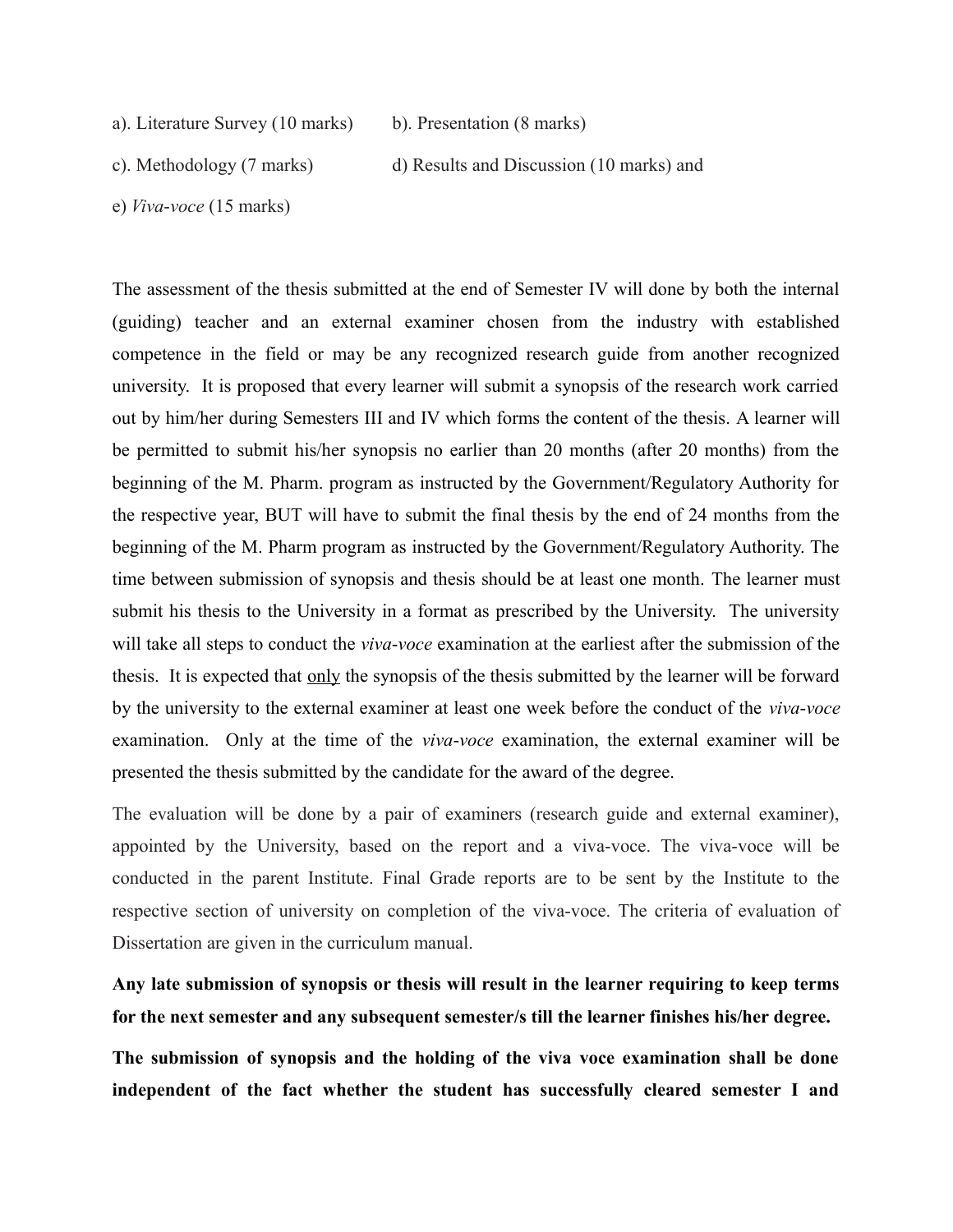**Semester II. However, the result of the viva voce of M. Pharm. Examination will be declared only if/after the student has successfully cleared Semester I and Semester II examinations**

### **3.3 Grading of Performance**

## **3.1 Letter Grade and Grade Point Allocation**

The Choice Based Credit System will be effective from the academic year 2016-2017 for Faculty of Technology of University of Mumbai. In every course, based on the combined performance in all assessments in a particular semester as per the curriculum/syllabus, the student is awarded a letter grade. These letter grades not only indicate a qualitative assessment of the learner's performance but also carry a quantitative (numeric) equivalent called the Grade Point. The letter grades and their equivalent grade point applicable for **undergraduate** programme are given below:

| Percentage of Marks Obtained Letter Grade Grade Points |   | Performance        |
|--------------------------------------------------------|---|--------------------|
| 80.00 and above                                        |   | <b>Outstanding</b> |
| $75.00 - 79.99$                                        | A | <b>Excellent</b>   |
| $70.00 - 74.99$                                        | B | <b>Very Good</b>   |
| $60.00 - 69.99$                                        |   | Good               |
| $50.00 - 59.99$                                        |   | Fair               |
| $45.00 - 49.99$                                        |   | Average            |
| $40.00 - 44.99$                                        |   | Pass               |
| Less than 40.00                                        |   | Fail               |

For a learner who remains **absent** in any form of **evaluation/examination, letter grade** allocated to him/her should be **AB** and corresponding **grade point** should be assigned as **zero.** S/he should reappear for the said evaluation/examination in due course.

The letter grades and their equivalent grade point applicable for **post graduate** programme are given below:

| Percentage of Marks Obtained Letter Grade Grade Points Performance |   |            |             |
|--------------------------------------------------------------------|---|------------|-------------|
| 80.00 and above                                                    |   | $\vert$ () | Outstanding |
| $75.00 - 79.99$                                                    | A |            | Excellent   |
| $70.00 - 74.99$                                                    | B |            | Very Good   |
| $60.00 - 69.99$                                                    |   |            | Good        |
| $55.00 - 59.99$                                                    |   |            | Fair        |
| $50.00 - 54.99$                                                    | F |            | Average     |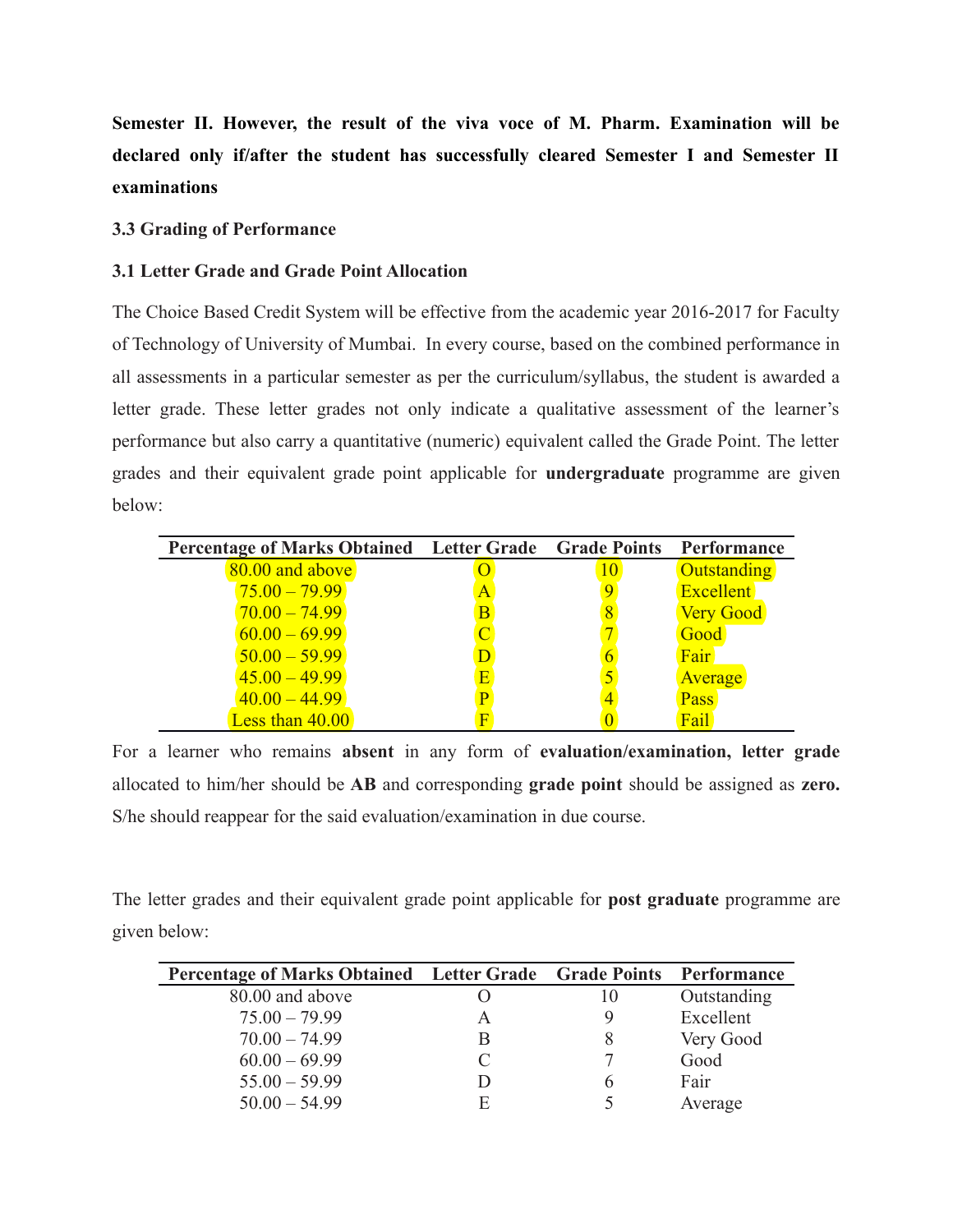| $45.00 - 49.99$   |  | 'ass |  |
|-------------------|--|------|--|
| Less than $45.00$ |  | Fail |  |

For a learner who remains **absent** in any form of **evaluation/examination, letter grade** allocated to him/her should be **AB** and corresponding **grade point** assigned should be **zero.** S/he should reappear for the said evaluation/examination in due course.

### **3.2 SGPI/ CGPI Calculation**

### **3.2.1 Semester Grade Performance Index (SGPI)**

The performance of a learner in a semester is indicated by a number called Semester Grade Performance Index (SGPI). The SGPI is the weighted average of the grade points obtained in all the courses by the learner during the semester. For example, if a learner passes five courses (Theory/labs./Projects/ Seminar etc.) in a semester with credits  $C_1$ ,  $C_2$ ,  $C_3$ ,  $C_4$  and  $C_5$  and learners grade points in these courses are  $G_1$ ,  $G_2$ ,  $G_3$ ,  $G_4$  and  $G_5$  respectively, then learners' SGPI is equal to:

The SGPI is calculated to two decimal places. The SGPI for any semester will take into consideration the "*F* or *AB*" grade awarded in that semester. For example if a learner has failed or absent in course 4, the SGPI will then be computed as:

### **3.2.2 Cumulative Grade Performance Index (CGPI)**

#### **B. Pharm. Programme**

The CGPA is calculated for Semesters VII and VIII to two decimal places and is indicated in final grade report card and is the weighted average of the grade points obtained in all the courses by the learner during Semesters VII and VIII.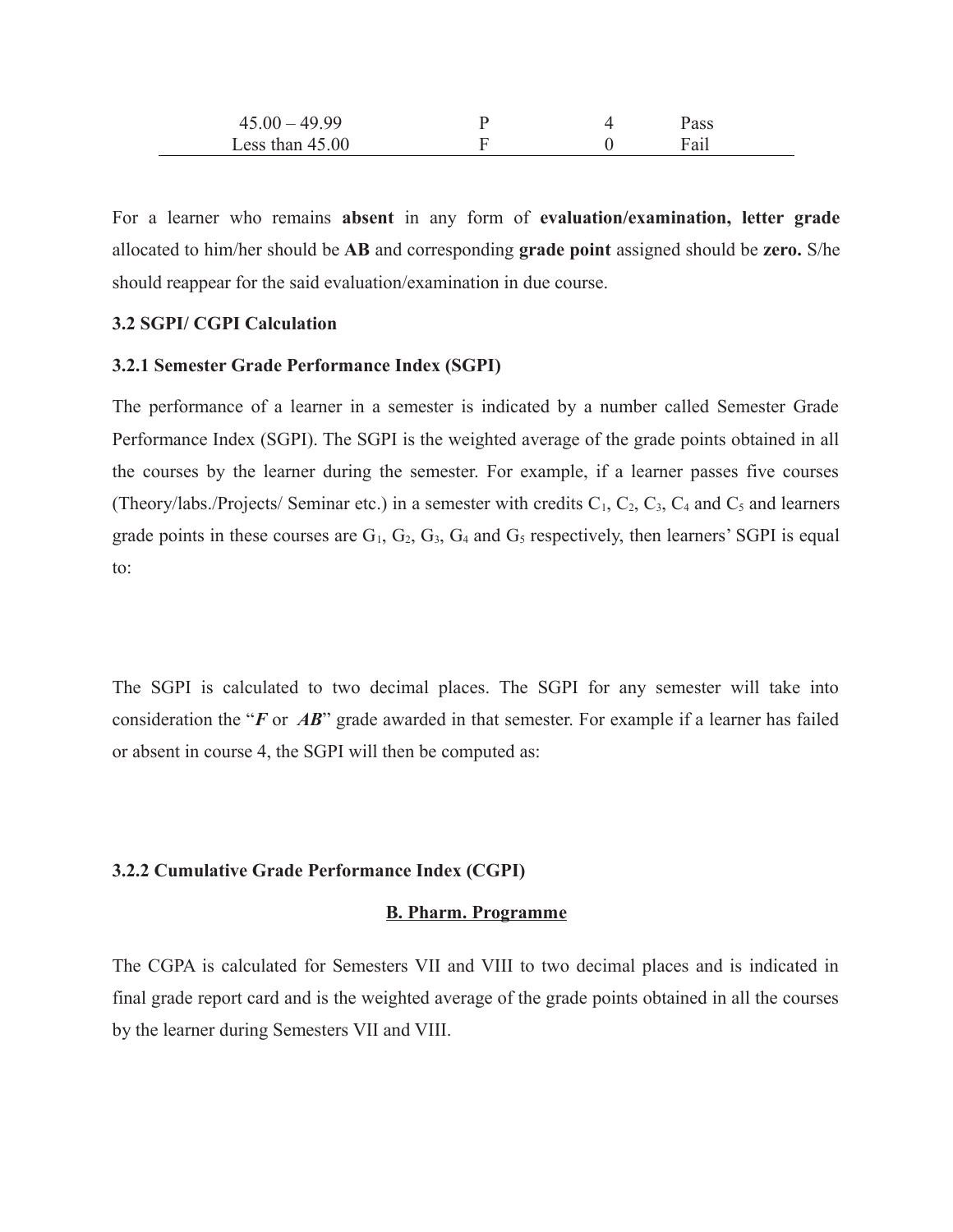The CGPI will reflect the **failed status** in case of **F grade(s),** till the course(s) is/are **passed**. When the **course(s)** is/are **passed** by obtaining a **pass grade** on subsequent examination(s) the **CGPI** will only reflect the **new grade** and not the **fail grades** earned earlier**.**

Example: If in semesters VII and VIII a learner has registered for *n* courses, among which s/he has "F" grade in *i*<sup>th</sup> course. The cumulative grade point index at the end of semesters VII and VIII therefore will contain a CGPI calculated as:

Even if a learner has **failed** in a course **more than once,** the course will figure **only once** in the **numerator** as well as the **denominator**. At the end of any subsequent semester s/he has appeared for examination for *k* number of courses including the *i th* **backlog course** and has cleared all the courses including the **backlog course,** the CGPI at the end of this semester is calculated as,

### **M. Pharm. Programme**

The CGPA is calculated for Semesters I to IV to two decimal places and is indicated in final grade report card and is the weighted average of the grade points obtained in all the courses by the learner during Semesters I to IV.

The CGPA will reflect the **failed status** in case of **F grade(s),** till the course(s) is/are **passed**. When the **course(s)** is/are **passed** by obtaining a **pass grade** on subsequent examination(s) the **CGPA** will only reflect the **new grade** and not the **fail grades** earned earlier**.**

The CGPA is calculated as:

Where, *C*i is the Credits for course i and *G*i is the grade for course i. Even if a learner has **failed** in a course **more than once,** the course will figure **only once** in the **numerator** as well as the **denominator**. At the end of Semester IV or in subsequent attempts the learner has appeared for examination for *n* number of courses including the **backlog course** *i* and has cleared all the courses including the **backlog course,** the CGPA at the end of Semester IV is calculated as,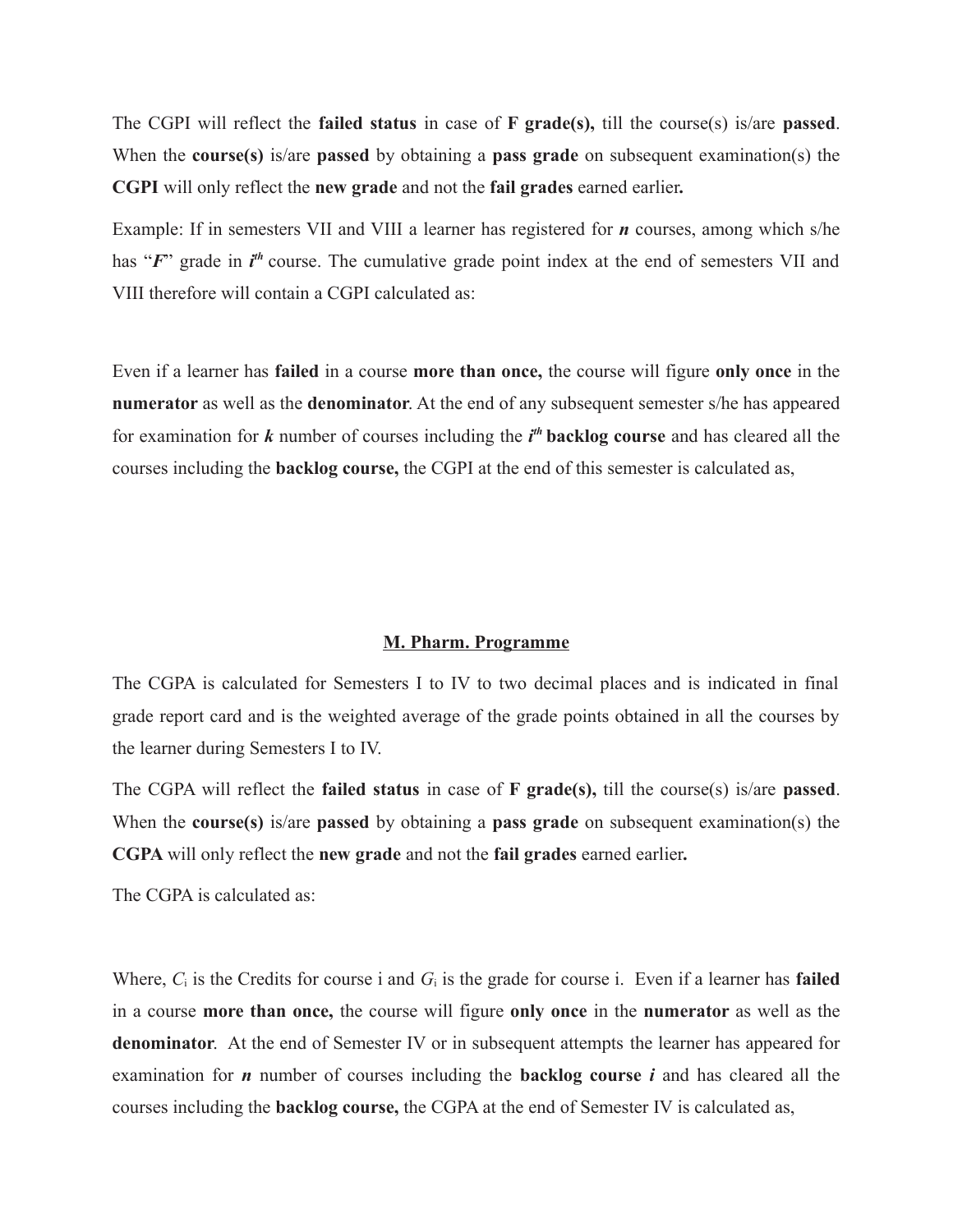The Subjects of Seminar and Experimental Techniques in Pharmaceutical Sciences will **NOT** be considered for calculation of CGPA.

## **3.2.3 Semester Grade Report**

At the end of each semester, the current semester grade report, which reflects the performance of the learner in that semester, is prepared and issued to the learner. The Grade Card will reflect the letter grade obtained by the learner, credit points of the individual courses of a particular semester, calculation of SGPA for each semester. The CGPA will be calculated for all the successfully completed courses of B. Pharm. Programme/M. Pharm. Programme. (refer section 3.3).

This report includes the fail grades as awarded. SGPA will be calculated and reflected in the current semester grade report only if the learner has passed in all heads (refer section 3.3). SGPA will not be calculated and reflected in the current semester grade report if the learner does not pass in all heads of passing. When the learner obtains a grade of D or higher on subsequent attempts a new semester grade report will be issued to the learner. The existing system of displaying the carried forward marks/grades and the marks/grades obtained in the current attempt must be used. The abbreviations for the same shall be displayed in the Grade Card as a footnote. (Refer to circular no. UG/181 of 2002 dated 24.04.2002).

Lateral entry learners of the Second Year (Semesters III and IV) B. Pharm. course will have grade reports of semesters III to VIII as they move through the respective semesters.

### **3.3 Heads of Passing**

Internal Assessment (IA) and End Semester Examination (ESE) should be two separate heads for passing.

## **3.4 Promotion of Learner and Award of Grades**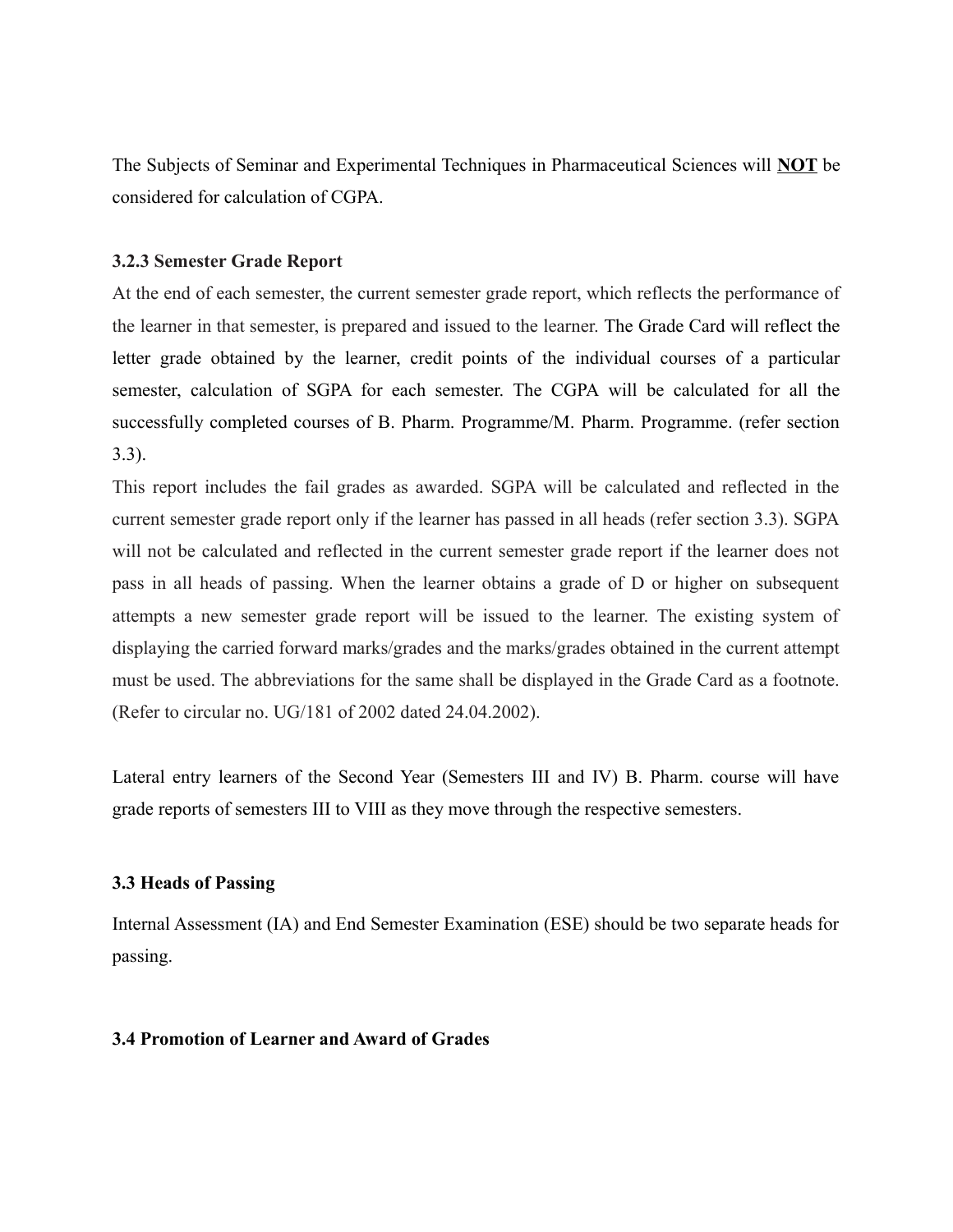A learner will be declared **PASS** and eligible for **grade** in a particular course of **undergraduate (B. Pharm.)** programme if,

A learner secures **at least 40% marks in each head of passing** mentioned above.

OR

 If learner **fails** in **Internal Assessment** but secures **more than 50% in total (Internal Assessment + End Semester Examination)** in that course.

A learner will be declared **PASS** and eligible for **grade** in a particular course of **post graduate (M. Pharm.)** programme if,

A learner secures **at least 45% marks in each head of passing** mentioned above.

OR

 If learner **fail** in **Internal Assessment** but secure **more than 50% in total (Internal Assessment + End Semester Examination)** in that course.

# **3.5 Carry Forward of Marks**

In case of a learner who does not fulfill criteria mentioned in section 3.4 and fails in the **Internal Assessment** and/or **End Semester Examination** in one or more courses:

- A learner who **PASSES** in the **Internal Assessment** but **FAILS** in the **End Semester Examination** of the course shall reappear for the **End Semester Examination** of that course. However his/her marks of the **Internal Assessment** shall be **carried over** and he/she shall be entitled for grade obtained by him/her on passing.
- A learner who PASSES in the **End Semester Examination** but **FAILS** in the **Internal Assessment** of the course shall **reappear** for the **Mid-semester test/examination** of that course. The marks for attendance component of internal assessment shall be carried over. Further, his/her marks of the **End Semester Examination** shall also be **carried over** and he/she shall be entitled for grade obtained by him/her on passing.

# **3.6 Reexamination of Internal Assessment and End Semester Examination**

**Re-examination** for **mid-semester test/examination component of the Internal Assessment** should be completed before the commencement of next semester theory examination.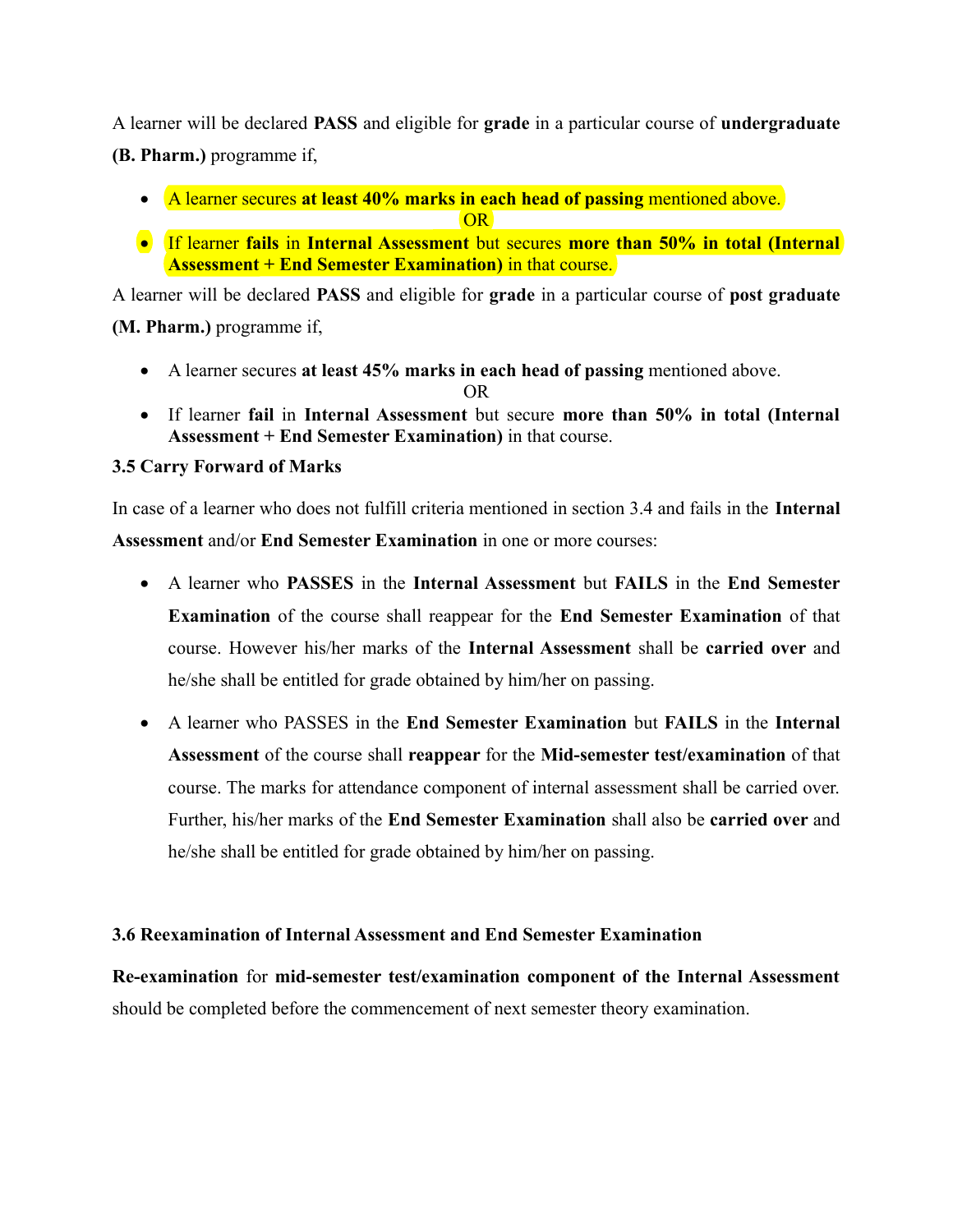**Example:** A learner who is supposed to reappear for mid-semester test/examination component of Internal Assessment in semester-I course will appear for the reexamination before commencement of End Semester Examination of semester -II.

Re-examination of mid-semester test/examination component of Internal Assessment will be based on single test/examination having same marks as of original assessment. Records should be maintained properly for all the re-examinations as well as Internal Assessments.

**Reexamination** of **End Semester Examination** will be conducted as per the schedule planned by University of Mumbai

### **3.7 Allowed to Keep Terms (ATKT):**

No learner will be admitted to any examination unless he/she keeps term at the institution/college affiliated to the University.

3.7.1 A learner who is admitted to the Odd Semesters i.e. Semester I / III / V / VII shall be eligible to the next even Semester i.e. Semester II / IV / VI / VIII even if the learner fails in all the courses at the Odd Semester.

3.7.2. A learner failing in not more than two Theory courses and one practical of Semester I and II taken together shall be promoted to Semester III. However, if he/she fails in more than two Theory courses and one Practical of Semesters I and II taken together he/she will **not** be promoted to Semester III, until the number of failure subject heads is less than or equal to two Theory courses and one Practical in Semesters I and II, taken together.

3.7.3. A learner failing in not more than two Theory courses and one Practical of Semester III and IV taken together shall be promoted to Semester V provided he/she has cleared all the subjects (Theory courses and Practicals) of Semesters I and II. However, if he/she fails in more than two Theory courses and one Practical of Semesters III and IV taken together, he/she will not be promoted to Semester V, until the number of failure subject heads is less than or equal to two Theory courses and one Practical in Semesters III and IV taken together

3.7.4. A learner failing in not more than two Theory courses and one Practical of Semesters V and VI taken together shall be promoted to Semester VII provided he/she has cleared all the subjects of Semesters I to IV

3.7.5. A lateral entry learner (entering in semester III) failing in not more than two Theory courses and one Practical of Semester III and IV taken together shall be promoted to Semester V.